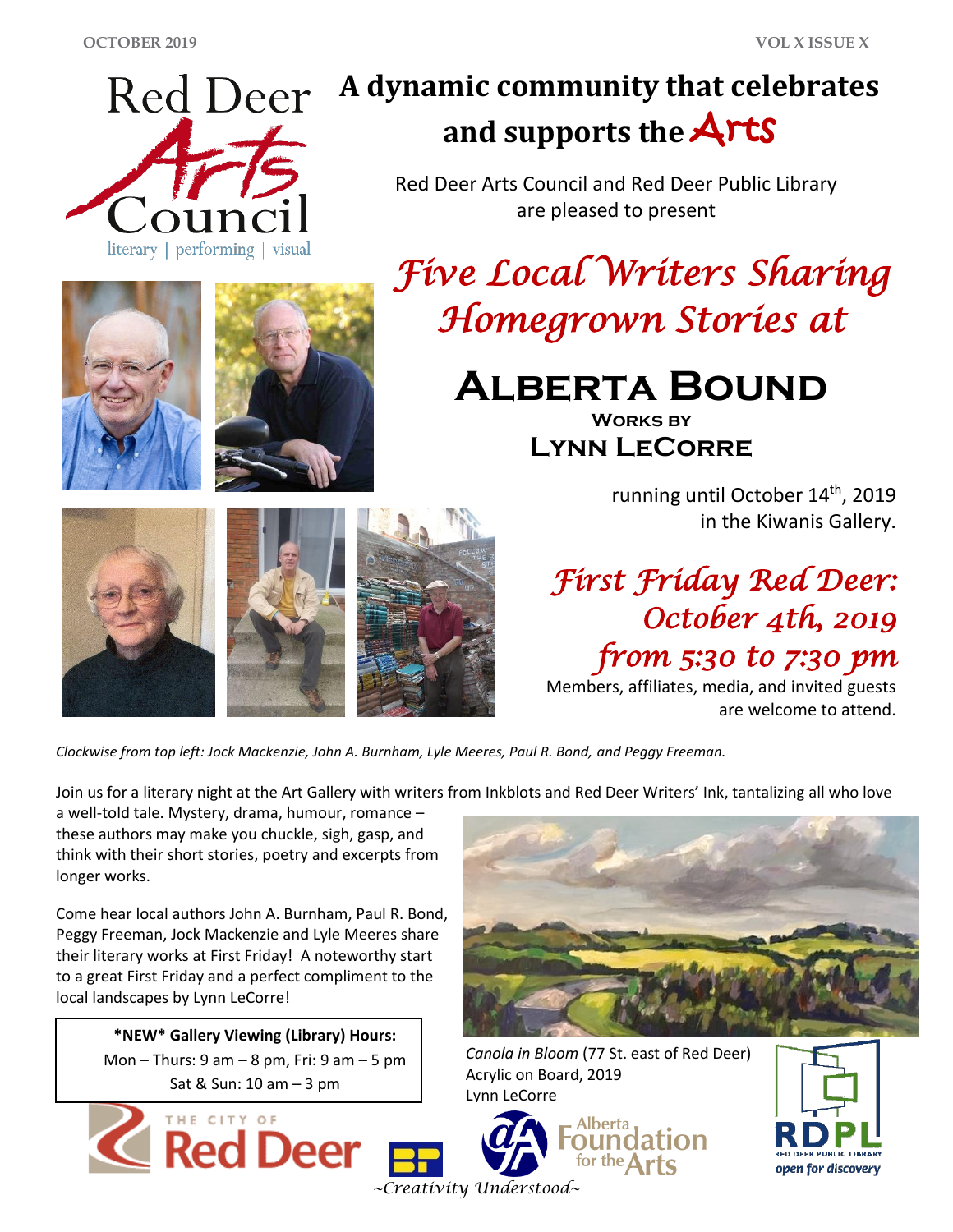## News and Events Happening in October

#### *Friday Family Dance October 25th!*



Get your family tickets in advance for just \$20 and come out to enjoy an evening of great music with the Dean Ray Band! Advance family tickets at CountryPrideDanceClub.ca. Individual Tickets available at the door.

#### *Mark your calendar! Let's Do the Time Warp!*

Saturday November 2<sup>nd</sup>, the Red Deer Arts Council is planning to host our next fundraiser and there might just be a certain film at the centre of it. More details to come soon! Watch the reddeerartscouncil.ca website!

#### *BRAVE NEW WORDS Literary Open Mic Nights*

Our first edition was a success (and so was the Book Club Jamboree)! This monthly event takes place on the 2<sup>nd</sup> Friday of each month at Sweet Capone's At Night. It's a chance for literary artists to share their new works in front of a live, friendly, and supportive audience! This 18+ event features a special cocktail each month... Doors open 7pm (not before) and readings start at 7:30! See you October 11<sup>th</sup>!

#### *101 Workshop Series @ Red Deer Museum + Art Gallery*

Art 101: How to Travel Internationally through Art Residencies, Wednesday, October 23, 2019 | 6:30 - 8 pm. Join us for a show and tell by local artist Shirley Rimer who has been working in clay for 40 years as a sculptor and a potter. Throughout that time, she has worked in several countries around the world. Residency programs allow a concentration on a body of work, while being deeply affected by the culture and environment where they take place. Registration is required. \$8/MAG & RDAC members & \$10/nonmembers. 101 Series is a presentation/ learning series held on select Wednesday evenings in partnership with the Red Deer Museum & Art Gallery.

*GuitarZ for Kidz Raffle –* Get your tickets at Gilmore Guitars of from any Board Member! Win a Spanish Cedar Tenor Ukulele handcrafted by Gilmore Guitars! \$5 each and only 1000 printed.

#### *Alberta Culture Days – THANK YOU!*

We are so grateful to you, our creative community, for all your efforts to have a fun and interactive weekend celebrating the arts in Red Deer! The Arts Council works with a huge team of organizations and volunteers to put on the dozens of events happening city-wide. It's always a delight to see the thoughtful and exciting collaborative events that result. Red Deer is full of wonderfully talented people and we are so fortunate that they share their creativity with us! Until next year, we'd like to thank: City of Red Deer Culture Services, Government of Alberta Ministry of Culture, Multiculturalism and the Status of Women, the Downtown Business Association, the Black Knight Inn and Kraze 101.3 and X100.7 radio stations for their support!

*~Creativity Understood~*